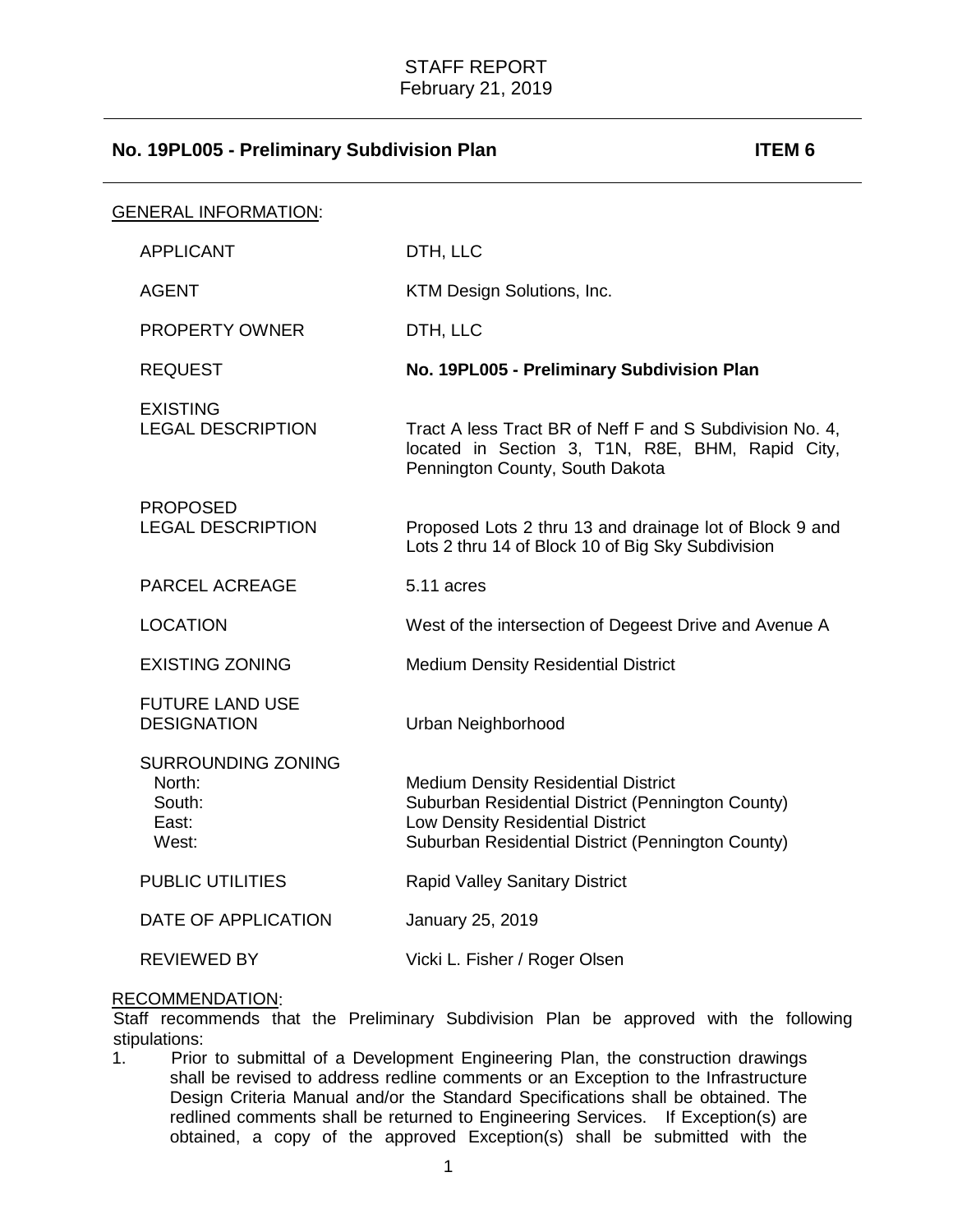Development Engineering Plan application. The redlined comments shall be returned to the Engineering Division;

- 2. Upon submittal of a Development Engineering Plan application, construction plans for Avenue A shall be submitted for review and approval showing the street located in a minimum 52-foot wide right-of-way and constructed with a minimum 26-foot wide paved surface, curb, gutter, street light conduit, water and sewer or an Exception shall be obtained. In addition, the construction plans shall show the construction of a sidewalk along Avenue A or a Variance from the City Council shall be obtained. If an Exception and/or Variance is obtained, a copy of the approved documents shall be submitted with the Development Engineering Plan application;
- 3. Upon submittal of a Development Engineering Plan application, construction plans for Sweetbriar Street shall be submitted for review and approval showing the street located in a minimum 52-foot wide right-of-way and constructed with a minimum 26 foot wide paved surface, curb, gutter, street light conduit, water and approximately 130-feet of sewer from proposed Avenue A to the northern boundary of the property or an Exception shall be obtained. In addition, the construction plans shall show the construction of a sidewalk along Sweetbriar Street or a Variance from the City Council shall be obtained. If an Exception and/or Variance is obtained, a copy of the approved documents shall be submitted with the Development Engineering Plan application;
- 4. Upon submittal of a Development Engineering Plan application, water plans and analysis prepared by a Registered Professional Engineer shall be submitted for review and approval in accordance with the Infrastructure Design Criteria Manual, the Rapid City Municipal Code and Rapid Valley Sanitary District requirements. A water master plan, or excerpts from the water master plan, for the entire development shall be submitted for review and approval to show how the water system will be addressed to serve the proposed development. In addition, utility easements shall be secured as needed;
- 5. Upon submittal of a Development Engineering Plan application, sewer plans prepared by a Registered Professional Engineer shall be submitted for review and approval in accordance with the Infrastructure Design Criteria Manual, the Rapid City Municipal Code and Rapid Valley Sanitary District requirements. In particular, the design report shall demonstrate that the sanitary sewer capacity is adequate to meet estimated flows and provide sufficient system capacity. A sewer master plan, or excerpts from the sewer master plan, for the entire development shall be submitted for review and approval showing how the sewer system will be addressed to serve the proposed development. Utility easements shall also be secured as needed;
- 6. Upon submittal of a Development Engineering Plan application, an Erosion and Sediment Control Plan in compliance with the adopted Stormwater Quality Manual and the Infrastructure Design Criteria Manual shall be submitted for review and approval;
- 7. Upon submittal of a Development Engineering Plan application, a drainage plan in compliance with the Infrastructure Design Criteria Manual and the Race Track Drainage Basin Plan shall be submitted for review and approval. The drainage plan shall demonstrate that stormwater is being detained to pre-developed/historic rates and provides stormwater quality. A drainage master plan, or excerpts from the drainage master plan, for the entire development shall be submitted for review and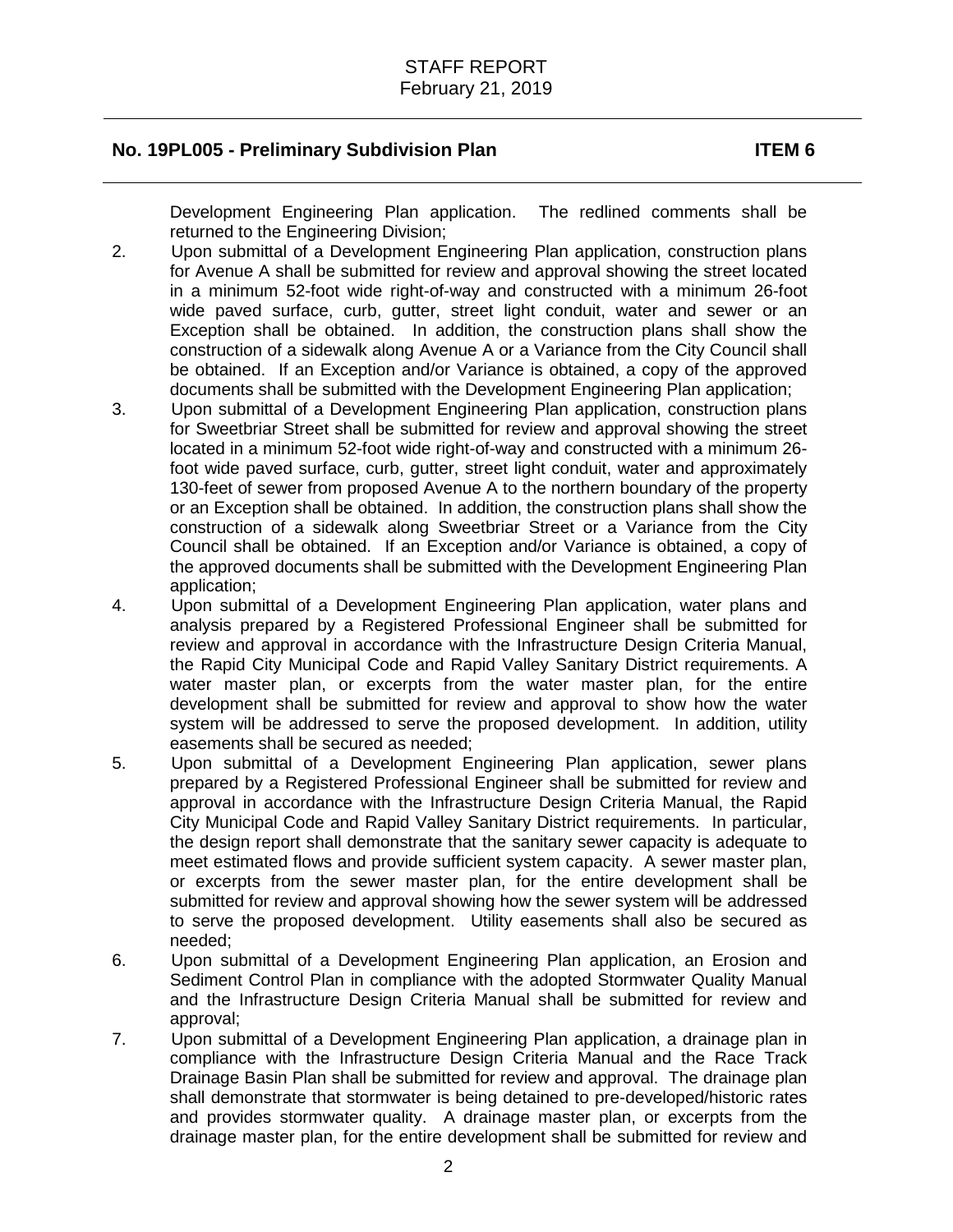approval to show how the drainage system will be addressed to serve the proposed development. In addition, drainage easements shall be secured as needed;

- 8. Prior to approval of the Development Engineering Plan application, engineering reports required for construction approval shall be accepted and agreements required for construction approval shall be executed. In addition, permits required for construction shall be approved and issued and construction plans shall be accepted in accordance with the Infrastructure Design Criteria Manual. The utility plans shall also be reviewed and approved by the South Dakota Department of Environment and Natural Resources. The private utility layout plan shall also be submitted to the respective utility companies. All final engineering reports shall be signed and sealed by a Professional Engineer;
- 9. Upon submittal of a Development Engineering Plan application, a cost estimate for any required subdivision improvements shall be submitted for review and approval;
- 10. Prior to approval of the Development Engineering Plan application, a Development Agreement shall be entered into with the City for all public improvements;
- 11. Upon submittal of a Final Plat application, an agreement shall be submitted for recording securing ownership and maintenance of the proposed drainage elements. In addition, Major Drainage Easements shall be dedicated for the proposed drainage improvements;
- 12. Upon submittal of a Final Plat application, surety for any required subdivision improvements that have not been completed shall be posted and the subdivision inspection fees shall be paid; and,
- 13. Prior to the City's acceptance of the public improvements, a warranty surety shall be submitted for review and approval as required.

### GENERAL COMMENTS:

The applicant has submitted a Preliminary Subdivision Plan application to create 25 residential lots and a drainage lot, leaving a non-transferable balance. The residential lots range in size from 0.15 acres to 0.20 acres and are a part of the Big Sky Subdivision.

The property is located west of the intersection of Degeest Drive and Avenue A. Currently, the property is void of any structural development.

A Preliminary Subdivision Plan is a tentative plan of a proposed subdivision requiring the installation of public improvements. Approval of a Preliminary Subdivision Plan by the City Council is required before an applicant can proceed with Development Engineering Plans and a Final Plat application for all or part of the area within the Preliminary Subdivision Plan application.

### STAFF REVIEW:

Staff has reviewed the Preliminary Subdivision Plan and has noted the following considerations:

Zoning: The property is zoned Medium Density Residential District. The City's Future Land Use Plan identifies the appropriate use of the property as Urban Neighborhood. The proposed plat to create 25 residential lots is in compliance with the adopted plan.

Master Plan: The applicant has submitted a Master Plan for the remaining unplatted non-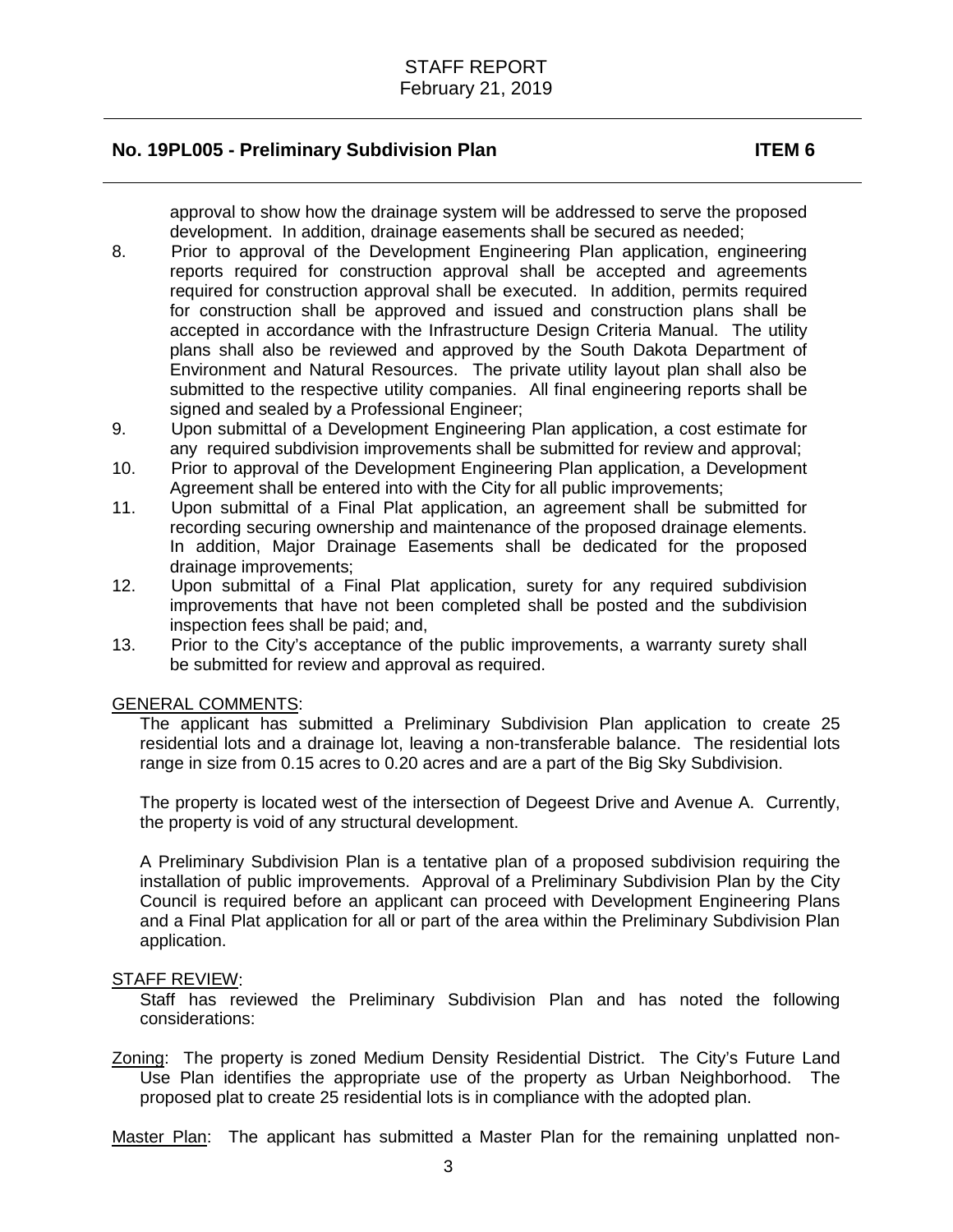transferable balance. The Master Plan includes a mix of commercial and residential development. An approximate 850-foot long cul-de-sac street, shown as "Big Sky Drive", is proposed directly north of the property currently being platted. The cul-de-sac will serve as access to 27 single family residential lots. Section 2.13 of the Infrastructure Design Criteria Manual states that a cul-de-sac shall not serve more than 20 lots. In addition, an intermediate turnaround must be provided at intervals not exceeding 600 feet. Prior to submitting a Preliminary Subdivision Plan for this phase of the development, the layout must be revised to comply with the Infrastructure Design Criteria Manual.

The Master Plan also identifies a conflict with street alignment(s) and street names pertaining to Big Sky Drive and Patricia Street. The applicant has been put on notice that this issue must be addressed prior to submitting a plat for this area of the property.

- Avenue A: The proposed plat identifies the extension of Avenue A from Degeest Drive to Sweetbriar Street. Proposed Avenue A will serve as access to each of the proposed residential lots. The street is classified as a local street requiring that it be located in a minimum 52-foot wide right-of-way and constructed with a minimum 26-foot wide paved surface, curb, gutter, sidewalk street light conduit, water and sewer. Upon submittal of a Development Engineering Plan application, construction plans for Avenue A must be submitted for review and approval or an Exception must be obtained. In addition, a Variance must be obtained to waive the requirement to provide sidewalk. If obtained, a copy of the approved Exception and/or Variance must be submitted with the Development Engineering Plan application.
- Sweetbriar Street: Sweetbriar Street is located along the west lot line of the property and is classified as a local street requiring that it be located in a minimum 52-foot wide right-of-way and constructed with a minimum 26-foot wide paved surface, curb, gutter, sidewalk, street light conduit, water and sewer. The applicant has submitted a site plan showing that Sweetbriar Street is currently located in a 60-foot wide right-of-way and constructed with a 22-foot wide paved surface, water and sewer along the southern 160-feet of the street as it abuts the property. Upon submittal of a Development Engineering Plan application, construction plans for Sweetbriar Street must be submitted for review and approval showing the street located in a minimum 52-foot wide right-of-way and constructed with a minimum 26-foot wide paved surface, curb, gutter, street light conduit, water and approximately 130 feet of sewer from proposed Avenue A to the northern boundary of the property or an Exception must be obtained. In addition, the construction plans must show the construction of a sidewalk along Sweetbriar Street or a Variance from the City Council must be obtained. If an Exception and/or Variance is obtained, a copy of the approved documents must be submitted with the Development Engineering Plan application.
- Water: The property is located in the Low Level Water Zone which serves elevations of 3,100 feet to 3,300 feet. Static pressures in this development range from approximately 46 psi to 133 psi requiring pressure reducing valves on all water services within the development.

Upon submittal of a Development Engineering Plan application, water plans and analysis prepared by a Registered Professional Engineer must be submitted for review and approval in accordance with the Infrastructure Design Criteria Manual, the Rapid City Municipal Code and Rapid Valley Sanitary District requirements. A water master plan, or excerpts from the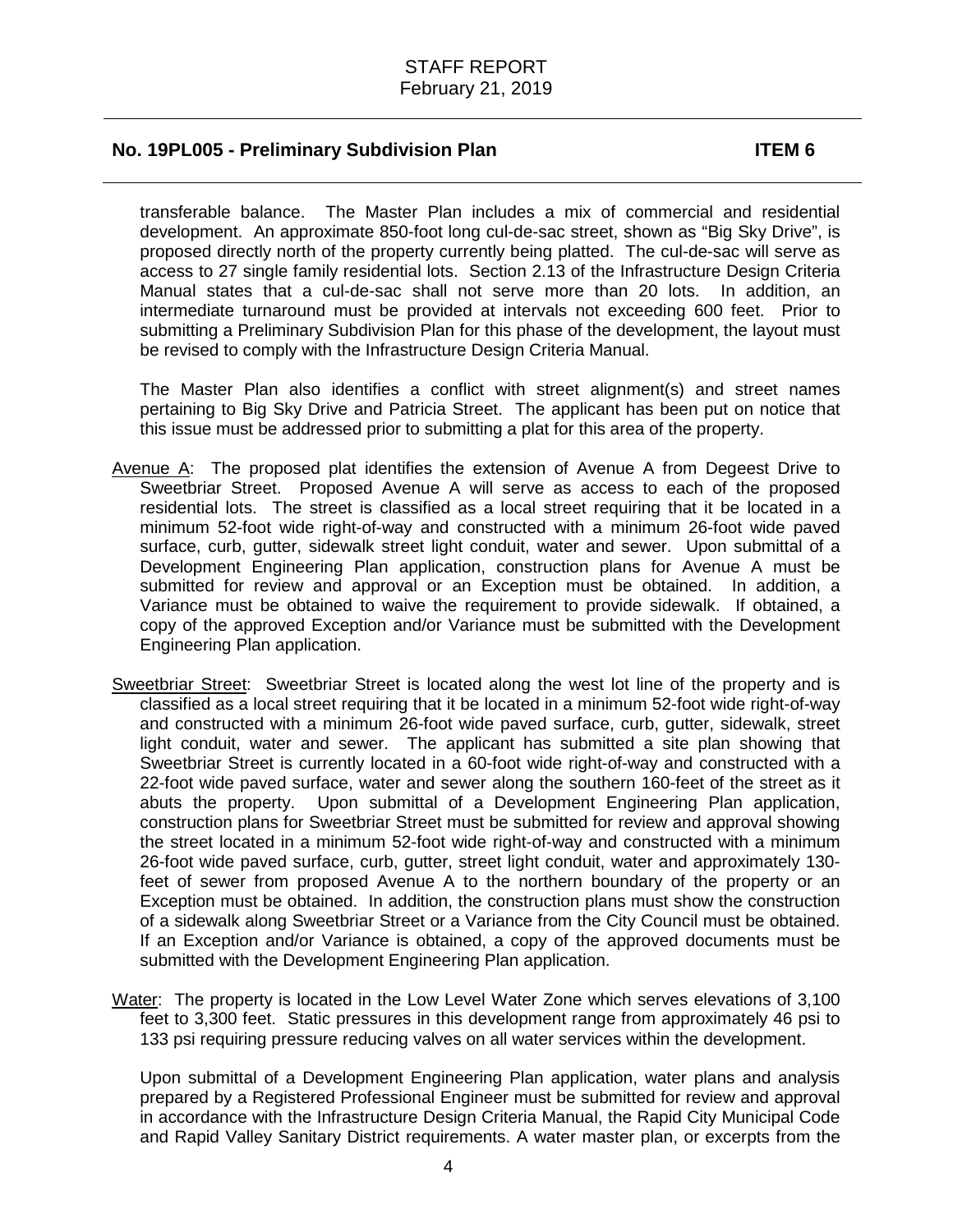water master plan, for the entire development must be submitted for review and approval to show how the water system will be addressed to serve the proposed development. In addition, utility easements must be secured as needed.

- Sewer: The property is located within the Rapid Valley Sanitary District service area. Upon submittal of a Development Engineering Plan application, sewer plans prepared by a Registered Professional Engineer must be submitted for review and approval in accordance with the Infrastructure Design Criteria Manual, the Rapid City Municipal Code and Rapid Valley Sanitary District requirements. In particular, the design report shall demonstrate that the sanitary sewer capacity is adequate to meet estimated flows and provide sufficient system capacity. A sewer master plan, or excerpts from the sewer master plan, for the entire development must be submitted for review and approval showing how the sewer system will be addressed to serve the proposed development. Utility easements must also be secured as needed.
- Drainage: The property is located in the Race Track Drainage Basin. Upon submittal of a Development Engineering Plan application, a drainage plan in compliance with the Infrastructure Design Criteria Manual and the Race Track Drainage Basin Plan must be submitted for review and approval. The drainage plan must demonstrate that stormwater is being detained to pre-developed/historic rates and provides stormwater quality. A drainage master plan, or excerpts from the drainage master plan, for the entire development must be submitted for review and approval to show how the drainage system will be addressed to serve the proposed development. In addition, drainage easements must be secured as needed.
- Drainage Lot: The proposed plat identifies a 0.35-acre drainage lot. Upon submittal of a Final Plat application, an agreement must be submitted for recording securing ownership and maintenance of the proposed drainage lot. In addition, major drainage easements must be dedicated for the proposed drainage improvements.
- Development Agreement: Chapter 16.12.040.K of the Rapid City Municipal Code states that a Development Agreement is required for construction approval. A Development Agreement is a tool which will provide the City and the developer with an instrument to document the financial and procedural requirements for the development of public improvements. Staff recommends that prior to submittal of a Final Plat application or prior to commencing construction, whichever occurs first, a Development Agreement be entered into with the City for all public improvements if applicable.
- Warranty Surety: On June 19, 2006, the City Council adopted a resolution establishing a formal warranty process for subdivision improvements. In particular, the resolution requires that the developer provide an acceptable Warranty Surety for the required public improvements. In particular, the Warranty Surety must be in force for a period of two years after the required final inspection and the City has accepted the improvements. Prior to the City's acceptance of any public improvements, a Warranty Surety must be submitted for review and approval if subdivision improvements are required as a part of any future platting of the property.

Summary: The proposed Preliminary Subdivision Plan generally complies with all applicable